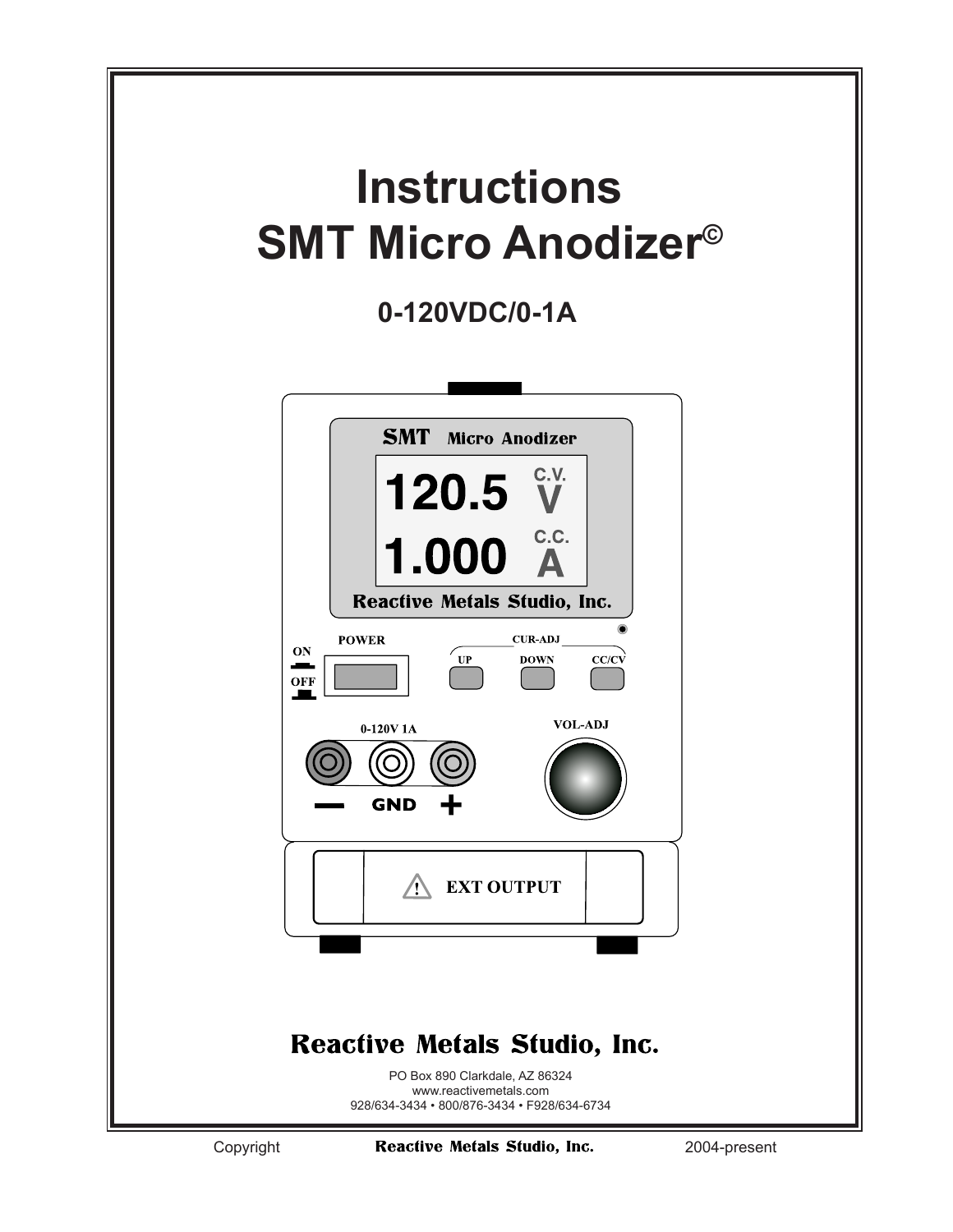# **INSTALLATION**

#### **Inspection**

As you unpack your SMT, inspect it for any obvious damage that may have occurred during shipment. If there is damage, notify the carrier and Reactive Metals Studio, Inc. Warranty information is printed on page 6. Save the shipping carton and packing materials in case the SMT has to be returned. If you need to return the SMT for service, call for authorization and instruction. Attach a tag identifying the owner with a brief description of the problem.

### **Location And Cooling**

Your SMT is ready for bench operation after connection to an 110-120 Vac power source. It is cooled by a thermostatically controlled fan. Sufficient space should be allotted so that a free flow of cooling air can reach the sides and rear of the instrument when it is in operation. It should be used in an area where the ambient temperature does not exceed 40 degrees C (104°F).



**Do not install on a metal work surface.**

### **Power Cord**

This SMT is equipped with a three conductor power cable. The third conductor or offset pin on the power plug is the ground connection. In no event should this instrument be operated without an adequate ground connection.

### **SAFETY SUMMARY**

The following general safety precautions must be observed during all phases of operation, service, and repair of this instrument. Failure to comply with these precautions or with specific warnings elsewhere in this manual violates the safety standards of design, manufacture, and intended use of the instrument. Reactive Metals Studio, Inc assumes no liability for the customer's failure to comply with these requirements.

### **GROUND**

This product is a Safety Class I instrument (provided with a protective earth terminal). To minimize shock hazard, the instrument chassis and cabinet must be connected to an electrical ground. The instrument must be connected to the AC power supply mains through a three-conductor power cable, with the third wire firmly connected to an electrical ground at the power outlet. Any interruption of the protective(grounding) conductor or disconnection of the protective earth terminal will cause a potential shock hazard that could result in personal injury. If the instrument is to be energized via an external autotransformer for voltage reduction, be certain that the autotransformer common terminal is connected to the neutral (earthed pole) of the AC power lines (supply mains).

#### **DO NOT OPERATE IN AN EXPLOSIVE ATMOSPHERE**

Do not operate the instrument in the presence of flammable gases or fumes.

### **KEEP AWAY FROM LIVE CIRCUITS**

Operating personnel must not remove instrument covers. Component replacement and internal adjustments must be made by qualified service personnel. Do not replace components with power cable connected. Under certain conditions, dangerous voltages may exist even with the power cable removed. To avoid injuries, always disconnect power, discharge circuits and remove external voltage sources before touching components.

# **SAFETY SYMBOLS**

The **WARNING** sign denotes a hazard. It calls attention to a procedure, practice, or the like, which, if not correctly performed or adhered to, could result in personal injury. Do not proceed beyond a **WARNING** sign until the indicated conditions are fully understood and met.

## **Specifications**

INPUT: 110-127 Vac +/- 10%, 60Hz OUTPUT: 0-120Vdc, 0 to 1.00 Amp Refer to the Operating and Service Manual for detailed specification.. SIZE: 7.25˝H x 5.0˝ W x 10.5˝D (18.4cmH x 13cmW x 26cmD)

FUSE: F4 AL, 250 Volt, 5x20mm. The fuse is located below the AC input in the back . Below the plug there is a small indent in the plastic. Pull straight out with a small screw driver. It is like a drawer. The inside fuse is the one in service. The fuse closest to you is a spare. Test with a multi-meter. Fuses are available at Radio Shack and similar outlets.



### **Permanent Installation**

There is a removable panel on the front that allows for permanent installation of the leads. To remove the cover slide it up and out.



*Note: For the purposes of these instructions the terms Current, Amp and Amperage are used interchangably.*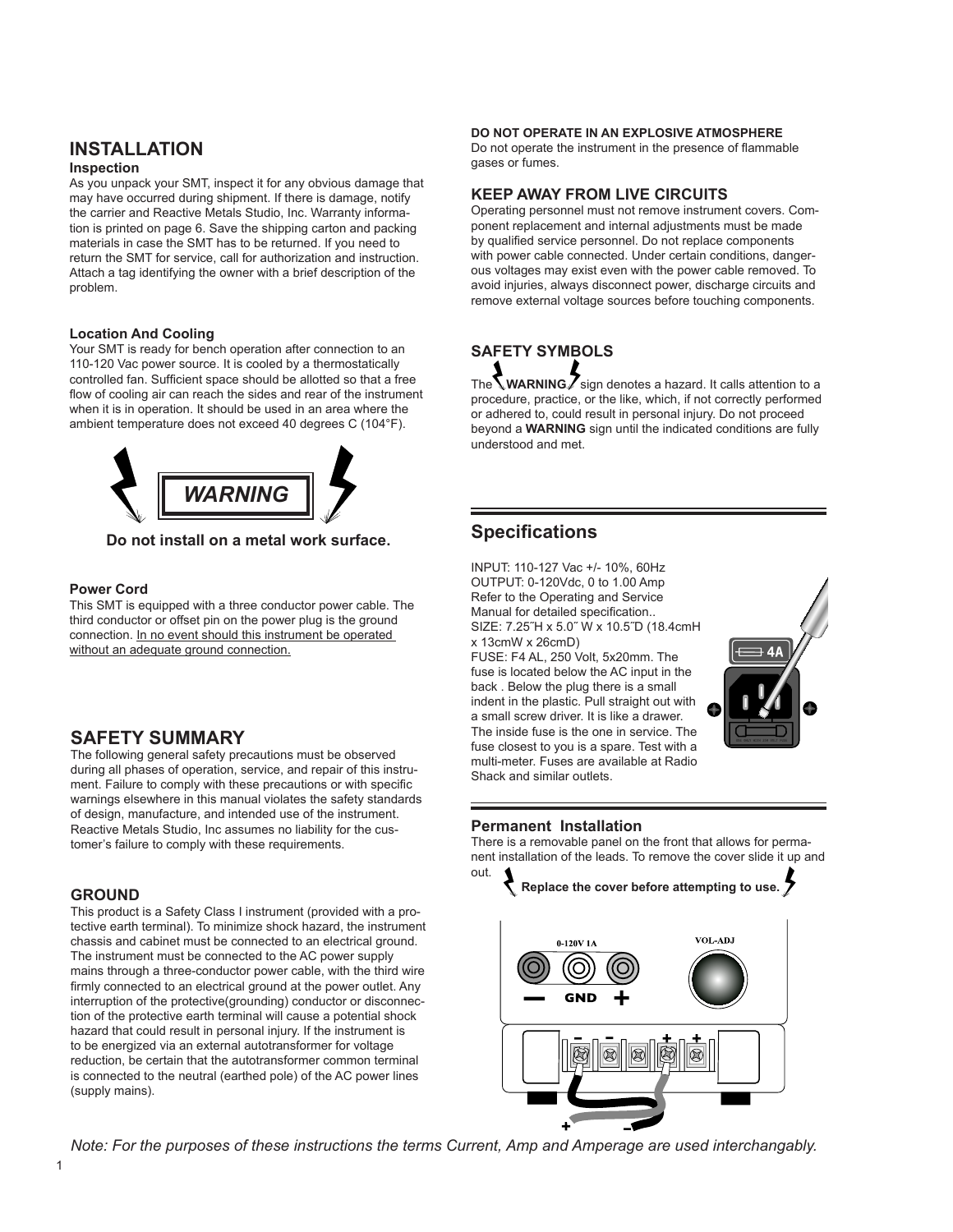

The built in **Multimeter** shows both **DC VOLTS** and **AMPERAGE**. The voltage is set and can be changed by turning the ten turn **VOLT-AGE ADJUST** knob. Voltage can be set accurately and will be indicated on the top row of numerals. The **AMPS/AMPERAGE** is set with the **UP/DOWN CURRENT ADJUST** buttons**.** Current output is shown in the bottom row of numerals.

The illustration reads 120.5 Volts dc with an available amperage of 1.000 Amp.

NOTE: Due to small variations in input voltage and component specifications the meters may not always indicate zero output. The indications are tiny and will not affect the anodizing process.

### **Turn-On Checkout Procedure**

The following checkout procedure describes the use of the front panel controls and indicators and ensures that the supply is fully operational:

a. Attach the power cord to the rear plug. Connect it to a grounded 120 volt wall outlet.

b. Push the **POWER** button to the **ON** position.

c. Turn **VOL-ADJ** control fully counter clockwise to ensure that output decreases to its lowest setting, then turn it fully clockwise to ensure that output voltage increases to the maximum of approximately 120 Vdc. Return the voltage to the lowest setting. Press the **POWER** button **OFF**.

# *Shock Hazard* **Be sure the power is OFF before making output terminal connections.**

d. Install the two banana leads in the plugs that match their color: Black/cathode or **–**. Red/anode or **+**.

e. To test and adjust the current output the two leads must be connected together forming a short circuit.

1) Connect the Red and Black leads together with the alligator clips.

2) Turn the SMT **ON**.

3) The amperage should be indicated on the meter. If the indication is less then 1 Amp, turn the voltage up about 1/4 turn. The meter should read 0 Volts and 1.00+ Amps.

4) Push the **CC/CV** button **IN**, the green light indicating the circuit is active comes **ON**. You can now adjust the amperage through its full range with the **UP/DOWN** buttons. Press and hold the **DOWN** button and the meter should indicate decreasing current. It should indicate .000 Amps. Press and hold the **UP** button to increase the current to the original setting. It should indicate 1.00+ Amps. Some slight variation may appear due to the input voltage.

f. Turn the voltage **DOWN** and disconnect the two shorted leads.

Having completed this check in procedure you are now ready to set up and start anodizing.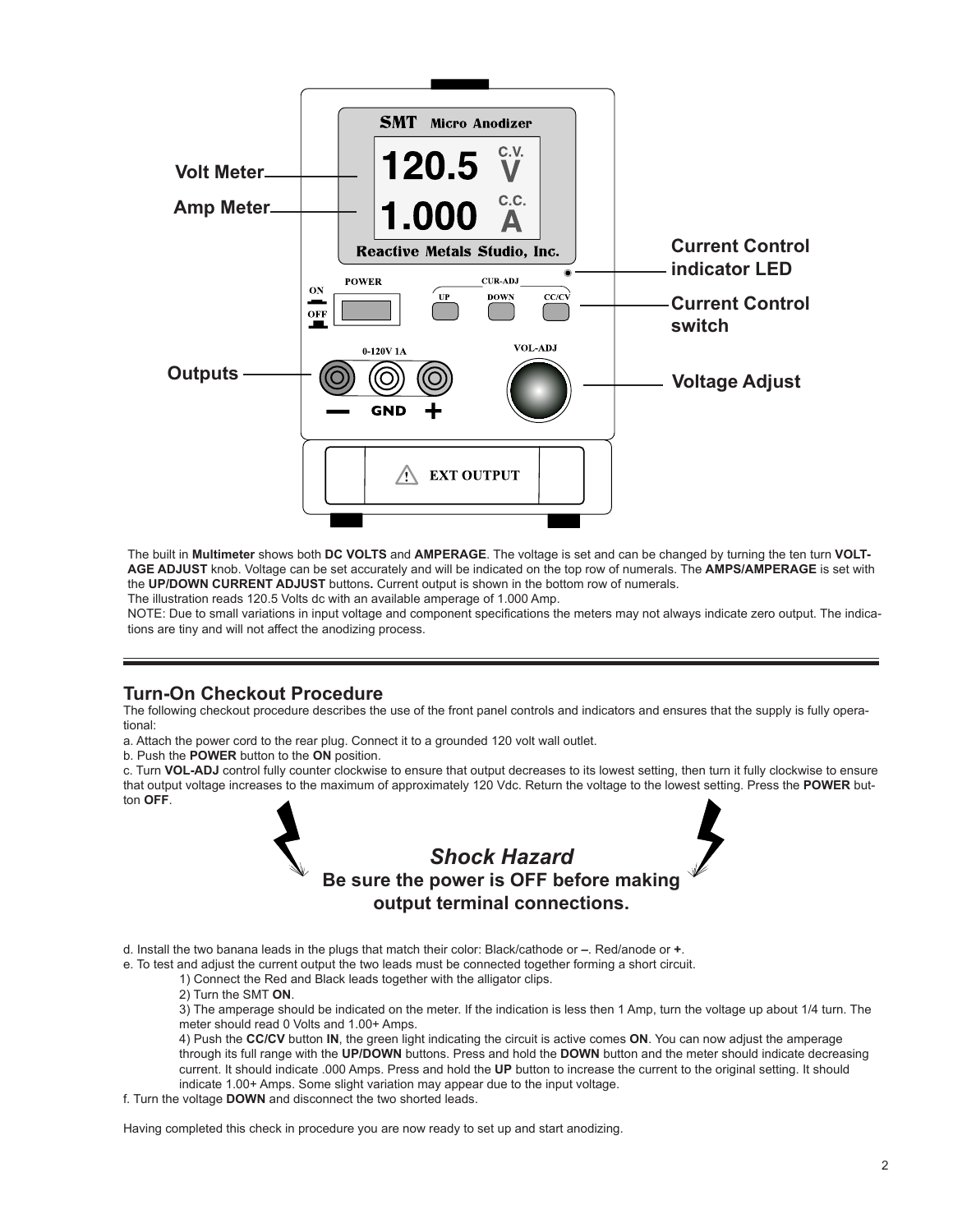

## **THE BATH ANODIZING SETUP**



**VOLTAGE:** The **VOL-ADJ** knob is used to set voltage output, this in turn controls the color generated. It is a ten turn pot which allows for very accurate control. The voltmeter indicates the voltage available prior to applying a load. The voltage can be adjusted at anytime. During anodizing the voltage will drop and then return as the color develops. Always turn the voltage *DOWN to Zero* when you turn the SMT *OFF*.

**CURRENT:** The current or amperage that is available controls the speed of anodizing. High current is fast and is good for bath anodizing. Lower current is slow and good for very small applicators and brushes. In practice most anodizing operations you will **NOT** require **CUR-RENT CONTROL**. The green **CC/CV** light should be **OFF**. Current limiting is rarely used. During anodizing the process will draw all the current that is available. As the voltage setting and color nears the current will begin to fall towards 0.

Practice will dictate the current levels and speeds you prefer. The process for checking the current output on the previous page(d & e) are the same as used to preset the current for anodizing.

**OUTPUT:** Plug the **RED** lead into the **+** or **ANODE OUTPUT**. This is the lead that will always connect to your work. Plug the **BLACK** lead into the **-** or **CATHODE OUTPUT**. This lead will attach to the metal cathode strip in the anodizing bath. It will also connect to the cathode in applicators like brushes and sponges.

(The **GREEN** center plug is **GROUND** is not used in this process.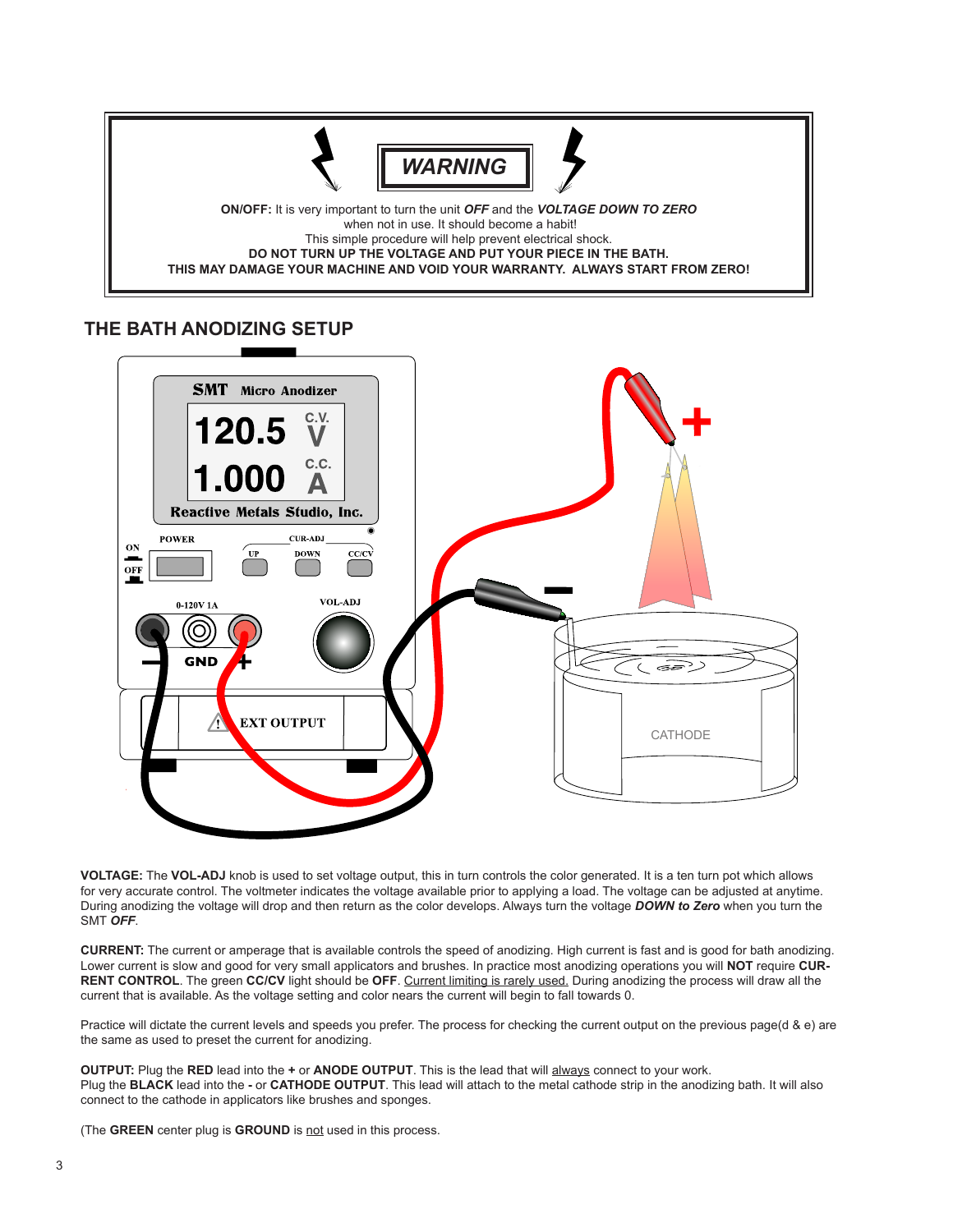## **ANODIZING QUICK START**



# *Electrical shock hazard!* **Wear rubber gloves at all times.**

The following is a step by step procedure to quick start you into anodizing. Please read the copy of Studio Preparation and Coloring of Titanium that came packed with your SMT. It contains more detailed information.

### **Electrolyte**

Many different solutions (electrolytes) may be used for anodizing. We recommend TSP-PF a low sudzing, phosphate free detergent. Products similar to this include automatic dish washer detergents and may be substituted. The water can be distilled or demineralized bottled water. Do not use tap or well water. A 1/2 cup of dry TSP-PF per gallon of water is sufficient for most anodizing, although as much as 1 cup can be used. Add the dry ingredient to the water and mix well. (For standard TSP use 1-1/3 cups to a gallon of distilled water).

A lidded plastic container is best suited for an anodizing tank. Pick a small container, no more than a quart (liter). It should relate to the size of your work and can be as small as a cup. Mark the container well, so that it will not be confused with other containers or used for food.

## **Cathode**

A stainless steel foil strip was included in your package. This will wrap around the inside of your container as shown in the illustration. Cut a 1/4 x 3 inch long strip along the top edge and fold it up. This should reach above the container edge and will be where the **BLACK(–)** cathode lead attaches. The plastic mesh can be used to line the inside of the tank and help prevent contact.



*The alligator clips cannot be submerged in the electrolyte.*

## *Only reactive metals can be in the bath as the anode.*

1) The bath is ready, cathode is in place and the **BLACK(–)** lead is connected to the cathode.

- 2) *Put on your rubber gloves.*
- 3) Turn the SMT **ON**.
- 4) Set the CC/CV to **OFF**. (Green light OFF.)
- 5) Set the VOLTAGE to zero.
- 6) Attach a piece of titanium or niobium to the **RED(+)** lead.
- 7) Submerge the metal in the center of the bath. (Not the alligator clip!)

8) Turn the voltage up slowly. As the color begins to appear slowly lift the metal out of the bath. This will produce a rainbow of color. Practice and you will soon be able to run the full range. To get a solid color, simply immerse the metal and turn up the voltage to achieve the color you desire. At this point it would be helpful to make a color chart by voltage for reference. **DO NOT TURN UP THE VOLTAGE AND PUT YOUR PIECE IN THE BATH. THIS MAY DAMAGE YOUR MACHINE AND VOID YOUR WARRANTY. ALWAYS START FROM ZERO!**

To learn more see your copy of **Studio Preparation and Coloring of Titanium.**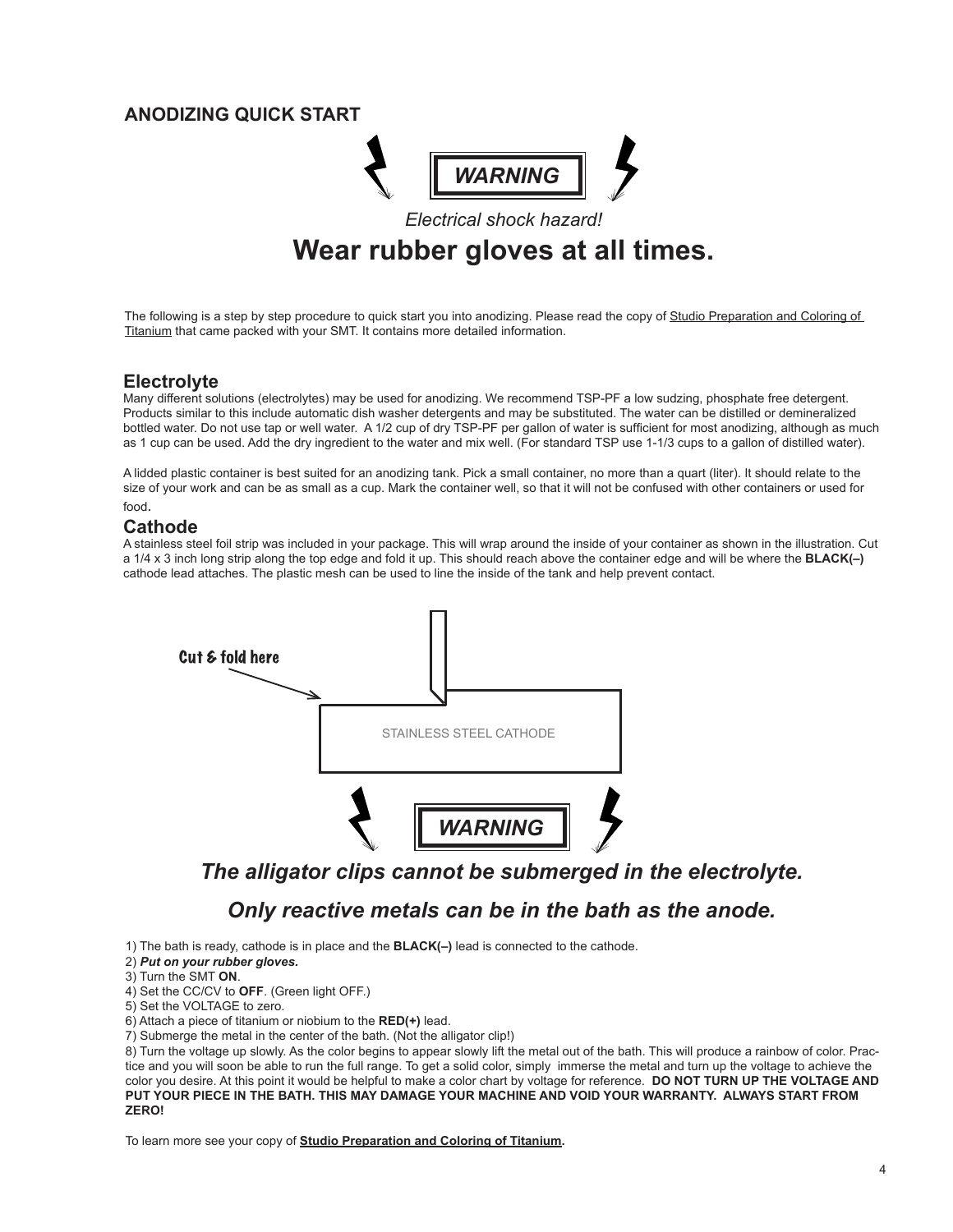## **Anodizing Applicators**

Almost any absorbent material can be used as an anodic brush. Some arrangement must be made with each for a metal cathode to be in contact with the material. The cathode alligator clip can simply be clipped to the metal ferrule of an artists brush (nylon bristle). Safer and easier to handle is a brush with a cathode lead wire permanently soldered to the metal ferrule. The ferrule can then be protected with electrical tape or shrink tubing. A banana plug can be installed to the end of the wire for easy plug in to the SMT Micro.



A piece of sponge, fabric or even paper can be moistened in the electrolyte, attached to the Cathode alligator clip and used to paint or even print its image. Your metal can be taped to a non-conductive surface and worked on like a canvas.